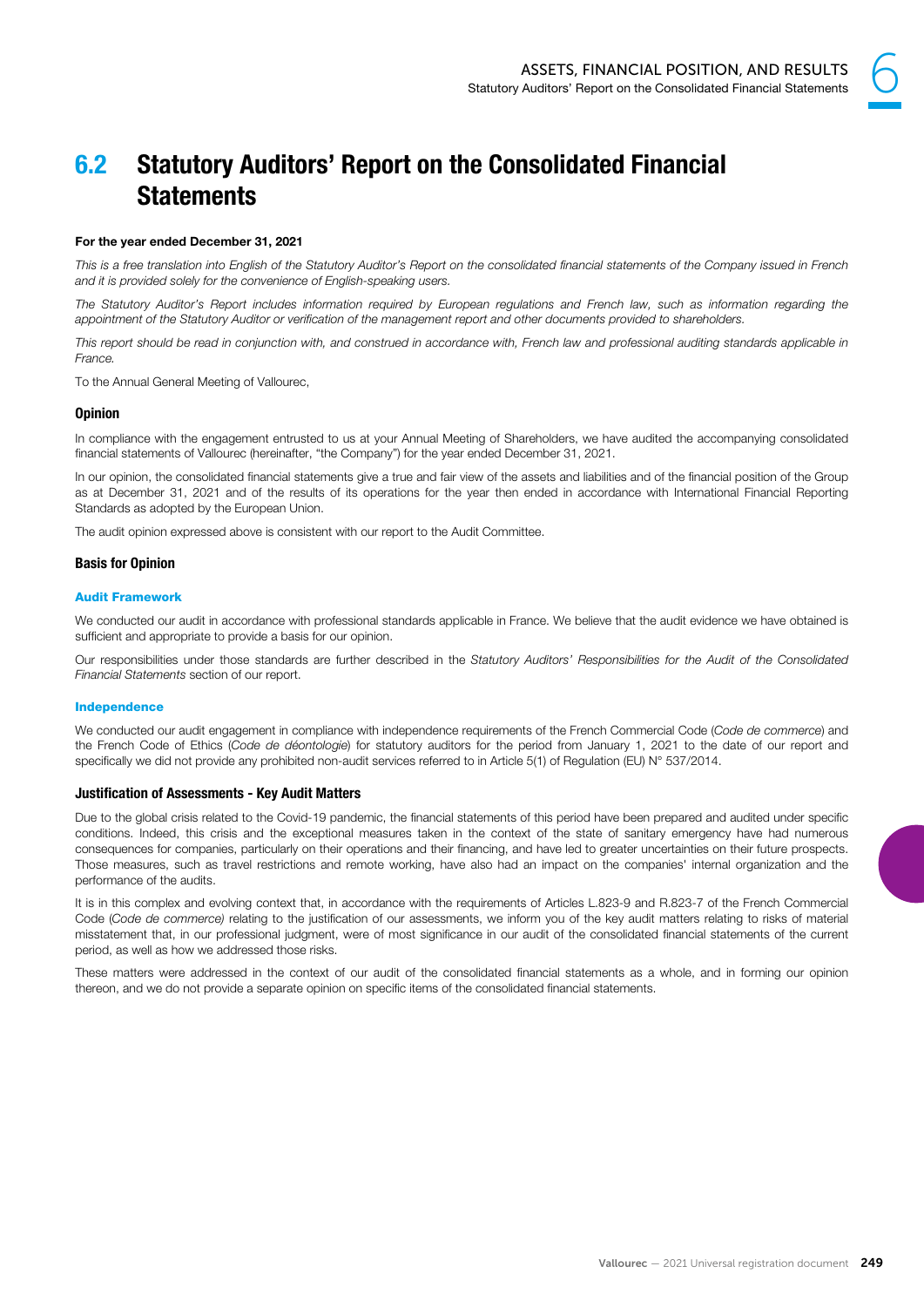### Valuation of goodwill, intangible assets and property, plant and equipment

Notes 2.5 "Impairment of assets and goodwill", 4.2 "Impairment tests" to the consolidated financial statements

| <b>Key Audit Matter</b>                                                                                                                                                                                                                                                                                                                                                                                                                                                                                                                                                                                                                                                                                                                                    | Audit approach                                                                                                                                                                                                                                                                                                                                                                                                                                                                                                                                                                                                                                                                                                                                                                                                              |
|------------------------------------------------------------------------------------------------------------------------------------------------------------------------------------------------------------------------------------------------------------------------------------------------------------------------------------------------------------------------------------------------------------------------------------------------------------------------------------------------------------------------------------------------------------------------------------------------------------------------------------------------------------------------------------------------------------------------------------------------------------|-----------------------------------------------------------------------------------------------------------------------------------------------------------------------------------------------------------------------------------------------------------------------------------------------------------------------------------------------------------------------------------------------------------------------------------------------------------------------------------------------------------------------------------------------------------------------------------------------------------------------------------------------------------------------------------------------------------------------------------------------------------------------------------------------------------------------------|
| As at December 31, 2021, the carrying amounts of goodwill,<br>intangible assets and property, plant and equipment were €38 million,<br>€45 million and €1,666 million, respectively, accounting for 37% of<br>consolidated balance sheet assets.                                                                                                                                                                                                                                                                                                                                                                                                                                                                                                           | During our work, we gained an understanding of:<br>• the process used to prepare and approve the estimates and<br>assumptions made by Management for the impairment tests.<br>• analyses performed by the Group to identify an indication of                                                                                                                                                                                                                                                                                                                                                                                                                                                                                                                                                                                |
| As described in Note 4.2 to the consolidated financial statements, the<br>impairment tests were performed on (i) the cash generating units<br>(CGUs) to which goodwill had been allocated, which were "Vallourec<br>EA-MEA" and "Vallourec do Brasil", and (ii) individual assets held for<br>sale in accordance with IFRS 5. With regard to the "Vallourec North<br>America" CGU, no indications of impairment has been identified.                                                                                                                                                                                                                                                                                                                       | impairment, and<br>• procedures for approving the results of these tests by the<br>governance entities.<br>We also assessed the appropriateness of the model adopted to<br>determine the recoverable amounts of the CGUs and individual assets<br>tested.                                                                                                                                                                                                                                                                                                                                                                                                                                                                                                                                                                   |
| Impairment testing methods and assumptions are described in Note<br>4.2 to the consolidated financial statements.                                                                                                                                                                                                                                                                                                                                                                                                                                                                                                                                                                                                                                          | For the "Vallourec North America" CGU, we corroborated the Group's<br>assessment on the absence of any indication of impairment with the<br>macroeconomic and internal information available.                                                                                                                                                                                                                                                                                                                                                                                                                                                                                                                                                                                                                               |
| The cash forecasts used to determine recoverable amounts are<br>based on available data at the date of the closing of the accounts, in<br>the context of an upturn in the oil and gas market, particularly in<br>North America. However, uncertainties remain when considering the<br>future outlook, in particular due to (i) changes in the economic and                                                                                                                                                                                                                                                                                                                                                                                                 | We have obtained the cash flow and operating forecasts prepared by<br>the Group for each CGU tested and have assessed their consistency<br>with the 2022 budget, approved by the Management Board, and<br>Management's estimates as set out in the business plan.                                                                                                                                                                                                                                                                                                                                                                                                                                                                                                                                                           |
| financial environment in which the Group operates, (ii) the impact of<br>climate change, or (iii) developments in the COVID-19 pandemic.<br>Consequently, actual figures may differ significantly from these<br>estimates and the random nature of certain estimates may be<br>accentuated.<br>We believe that the estimation of the recoverable amount of goodwill,<br>intangible assets and property, plant and equipment is a key audit<br>matter, given the materiality of these assets on the consolidated<br>financial statements of the Group, and also given the fact that<br>determining their recoverable amounts requires Management to make<br>judgements and use estimates to forecast the discounted future<br>cash flows used in the tests. | With the assistance of our valuation experts, we have assessed the<br>appropriateness of the various assumptions underlying the cash flow<br>forecasts, particularly with respect to the Group's internal data and<br>external industry and macroeconomic data analyses, including:<br>• prices and volumes assumptions by region that depend, in<br>particular, on investments in exploration and production of oil and<br>natural gas,<br>• forecasts of changes in costs taking into account the provisional<br>savings plans, and<br>• exchange rates, growth rates and discount rates used.<br>We also assessed the consistency of cash flow forecasts with past<br>performance used in the previous impairment tests, market outlook,<br>and the forward-looking data presented to the Company's<br>Management Board. |
|                                                                                                                                                                                                                                                                                                                                                                                                                                                                                                                                                                                                                                                                                                                                                            | Lastly, we performed our own sensitivity analyses and verified the<br>arithmetical accuracy of the calculations as well as the appropriateness<br>of the information presented in Note 4.2 to the consolidated financial<br>statements.                                                                                                                                                                                                                                                                                                                                                                                                                                                                                                                                                                                     |

### Specific verifications

We have also performed, in accordance with professional standards applicable in France, the specific verifications required by laws and regulations of the Group's information given in the Board of directors' management report.

We have no matters to report as to its fair presentation and its consistency with the consolidated financial statements.

We attest that the consolidated non-financial performance report required under Article L.225-102-1 of the French Commercial Code (Code de commerce) is included in the information on the Group provided in the management report. In accordance with the provisions of Article L.823-10 of the French Commercial Code, we have not verified the fair presentation and the consistency with the consolidated financial statements of the information provided in the non-financial performance report, for which a report is issued by an independent third party.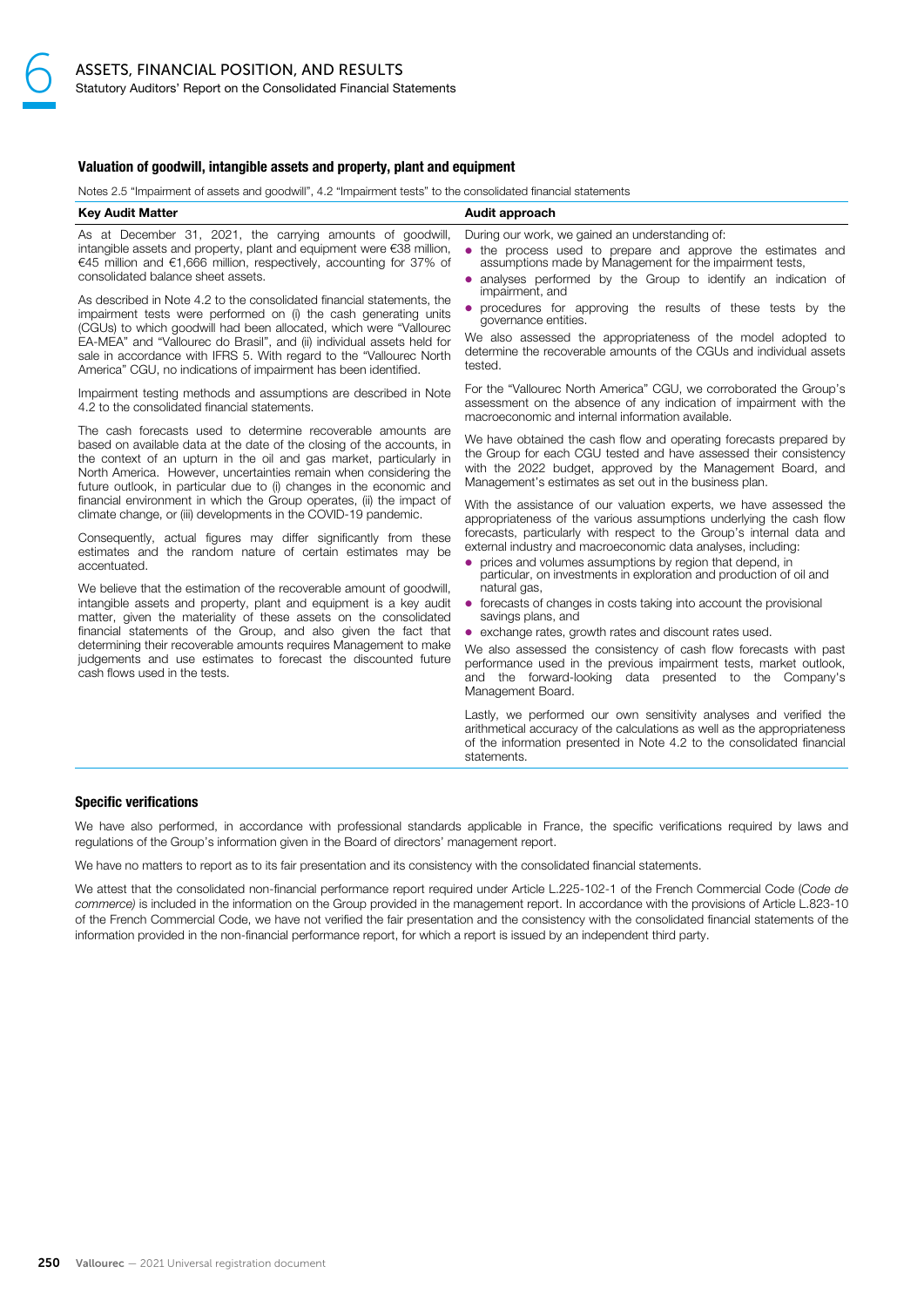# 6

# Report on other Legal and Regulatory Requirements

# Format of presentation of the consolidated financial statements intended to be included in the annual financial report

We have also verified, in accordance with the professional standard applicable in France relating to the procedures performed by the statutory auditor relating to the annual and consolidated financial statements presented in the European single electronic reporting format, that the presentation of the consolidated financial statements to be included in the annual financial report mentioned in Article L.451-1-2, I of the French Monetary and Financial Code (Code monétaire et financier), prepared under the responsibility of the Chief Executive Officer, complies with the single electronic format defined in the European Delegated Regulation N° 2019/815 of December 17, 2018.

As it relates to consolidated financial statements, our work includes verifying that the tagging of these consolidated financial statements complies with the format defined in the aforementioned delegated regulation.

Based on the work we have performed, we conclude that the presentation of the consolidated financial statements to be included in the annual financial report complies, in all material respects, with the European single electronic format.

We have no responsibility to verify that the consolidated financial statements that will ultimately be included by your company in the annual financial report filed with the French financial markets authority (AMF) are in agreement with those on which we have performed our work.

# Appointment of the Statutory Auditors

We were appointed as Statutory Auditors of Vallourec at the Annual General Meeting held on June 1, 2006 for both audit firms.

As at December 31, 2021, KPMG S.A. was in its 16<sup>th</sup> year of uninterrupted engagement and Deloitte & Associés in its 20<sup>th</sup> year of uninterrupted engagement given the succession of mandates between legal entities of the Deloitte network.

# Responsibilities of Management and Those Charged with Governance for the Consolidated Financial Statements

Management is responsible for the preparation and fair presentation of the consolidated financial statements in accordance with International Financial Reporting Standards as adopted by the European Union, and for such internal control as Management determines is necessary to enable the preparation of consolidated financial statements that are free from material misstatement, whether due to fraud or error.

In preparing the consolidated financial statements, Management is responsible for assessing the Company's ability to continue as a going concern, disclosing, as applicable, matters relating to going concern and using the going concern basis of accounting unless it is expected to liquidate the Company or to cease operations.

The Audit Committee is responsible for monitoring the financial reporting process and the effectiveness of internal control and risk management systems and where applicable, the internal audit, regarding accounting and financial reporting procedures.

The consolidated financial statements have been approved by the Management Board.

# Statutory Auditors' Responsibilities for the Audit of the Consolidated Financial Statements

# Objectives and audit approach

Our role is to issue a report on the consolidated financial statements. Our objective is to obtain reasonable assurance about whether the consolidated financial statements as a whole are free from material misstatement. Reasonable assurance is a high level of assurance, but is not a guarantee that an audit conducted in accordance with professional standards will always detect a material misstatement when it exists. Misstatements can arise from fraud or error and are considered material if, individually or in the aggregate, they could reasonably be expected to influence the economic decisions of users taken on the basis of these consolidated financial statements.

As specified in Article L.823-10-1 of the French Commercial Code (Code de commerce), our statutory audit does not include assurance on the viability of the Company or the quality of management of the affairs of the Company.

As part of an audit conducted in accordance with professional standards applicable in France, the statutory auditor exercises professional judgement throughout the audit and furthermore:

- identifies and assesses the risks of material misstatement of the consolidated financial statements, whether due to fraud or error, designs and performs audit procedures responsive to those risks, and obtains audit evidence considered to be sufficient and appropriate to provide a basis for the audit opinion. The risk of not detecting a material misstatement resulting from fraud is higher than for one resulting from error, as fraud may involve collusion, forgery, intentional omissions, misrepresentations, or the override of internal control;
- obtains an understanding of internal control relevant to the audit in order to design audit procedures that are appropriate in the circumstances, but not for the purpose of expressing an opinion on the effectiveness of the internal control;
- evaluates the appropriateness of accounting policies used and the reasonableness of accounting estimates and related disclosures made by Management in the consolidated financial statements;